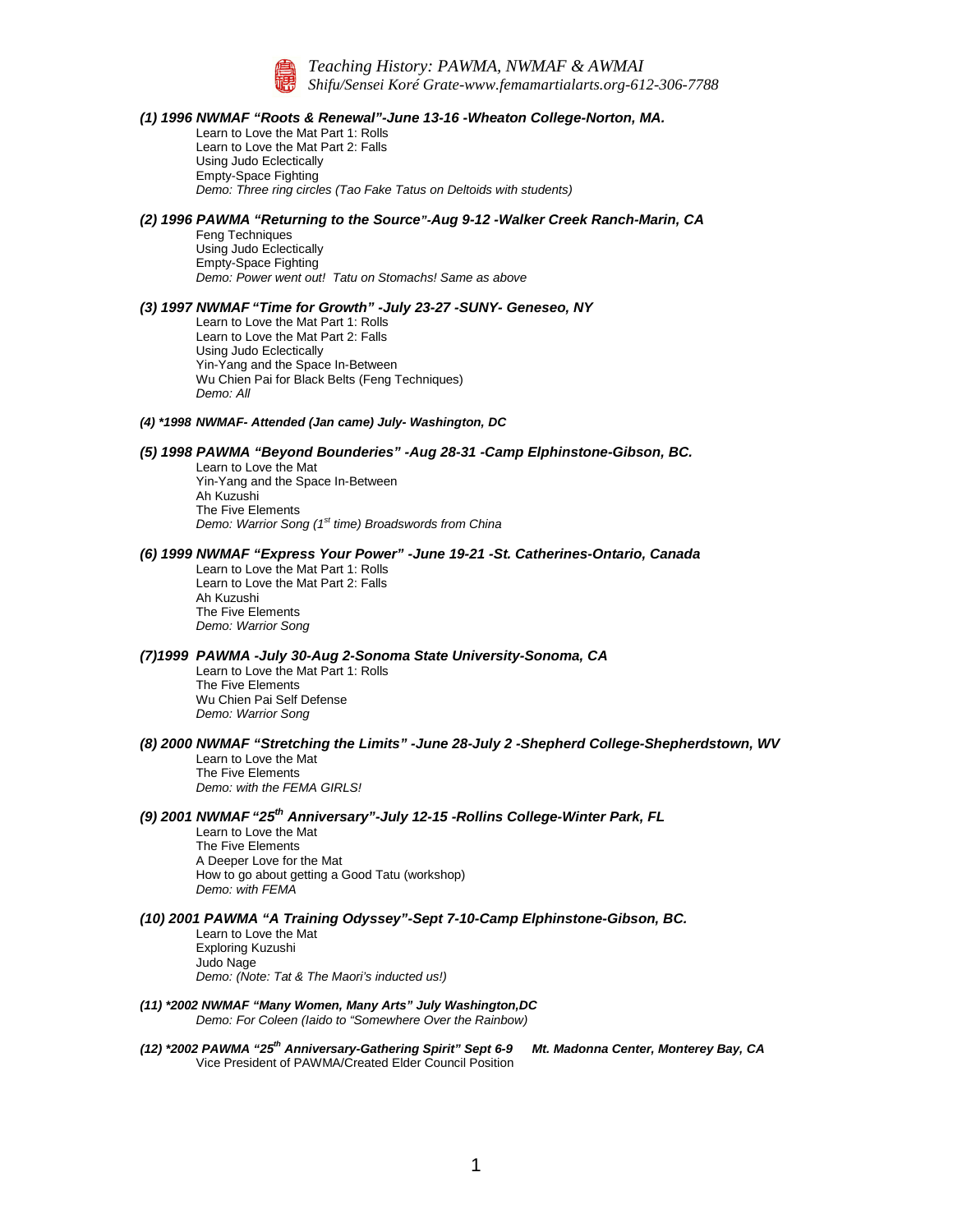*(13) 2003 NWMAF "Mastering Beginners Mind" -July 17-20-Oberlin College-Oberlin, OH* Learn to Love the Mat The Five Elements Agility Exercises Off Balancing: The Kuzushi of it All *Demo: Warrior Song*

- *(14) \*2004 NWMAF "Strong Circles: Self, Community, World" July-Stonehill College-Easton, MA*
- *(15) 2004 PAWMA "Developing Compassion, Building Strength"Sept 3-6 Stampfer Center-Olympia, WA* Judo Basics: The Art of the Gentle Way (volunteer taught)
- *(16) 2005 PAWMA "Balance & Harmony in Training"-Aug 5-8- Sonoma State Univ.-Sonoma, CA*  Judo Newaza: Balance & Harmony on the Ground Judo Nage: Balance & Harmony in the Air Styles of Learning (co-taught with Sifu Jan Parker) Demo: **Awarded MARTIAL ARTIST OF THE YEAR**
- *(17) 2006 AWMAI-January Deerfield Beach, FL* Panel on Fear with Kyoshi Sarah Ludden & Master Wasentha Young *\*New Right Bionic Hip*
- *(18) \*2006 NWMAF "30 Years of Power " -July 13-16 Northern Illinois University-DeKalb, IL Drove two vans with students/ Demo:*
- *(19) \*2006 PAWMA "Ancient Wisdom, Modern Expression"-Sept 1-4 Stampfer Center-Olympia, WA Assisted Master Su Zifang in her classes*
- *(20) 2007 AWMAI - January-Deerfield Beach, FL* The Hard & Soft of Chinese Martial Arts
- *(21) 2007 NWMAF "The Five Elements"-July 26-29Texas Women's Univ.-Denton, TX*

Iaido-The Way of the Sword Iaido-The Next Level: Rokudanuchi The Five Elements Movement Centering & Sensing *Demo: Five Element Demo*

- *(22) \*2007 PAWMA "Hard & Soft Working Together"-Aug 31-Sept 3 -Walker Creek Ranch, Petaluma, CA. Assisted Master Su Zifang in her classes*
- *(23) 2008 AWMAI \*Organized the Event-January-Deerfield Beach, FL \*2008 NWMAF "The Journey is the Reward" July 16-20 -Hobart & Smith Colleges, Geneva, NY*
- *(24) 2009 AWMAI-January -Daytona Beach, FL \*Assisted Master Su Zifang in her classes* Liangong
- *(25) \*2010 AWMAI March Las Vegas, NV*
- *(26) 2010 NWMAF "Unity Strengthens, Diversity Transforms" -July 12-17-Oberlin College-Oberlin, OH* On the Ground, Now What? Timing & Takedowns

The Sword & The Brush 2D into 3D

## *(27) 2011 AWMAI –January-Las Vegas, NV*

How to Organize a Benefit Event Eight Styles of Learning in the Community Liangong Favorites

*(28) 2011 NWMAF "Many Passions, Harmony of Purpose"-July 20-24-Brockport College-Brockport, NY \**Volunteer Fundraiser=Quad-A-Thon!

*-Sweat-a-thon*:Myself, Linda Ramzy, Sonya Richardson & Sally VanWright *-Flow-A-Thon:* Barbara Feldman, Jamie Zimron, Wendy Lathrop & Wasentha Young

*(29) 2011 PAWMA "Spirit Rising" -Sept 2-5 -Community Center, Seattle, WA*